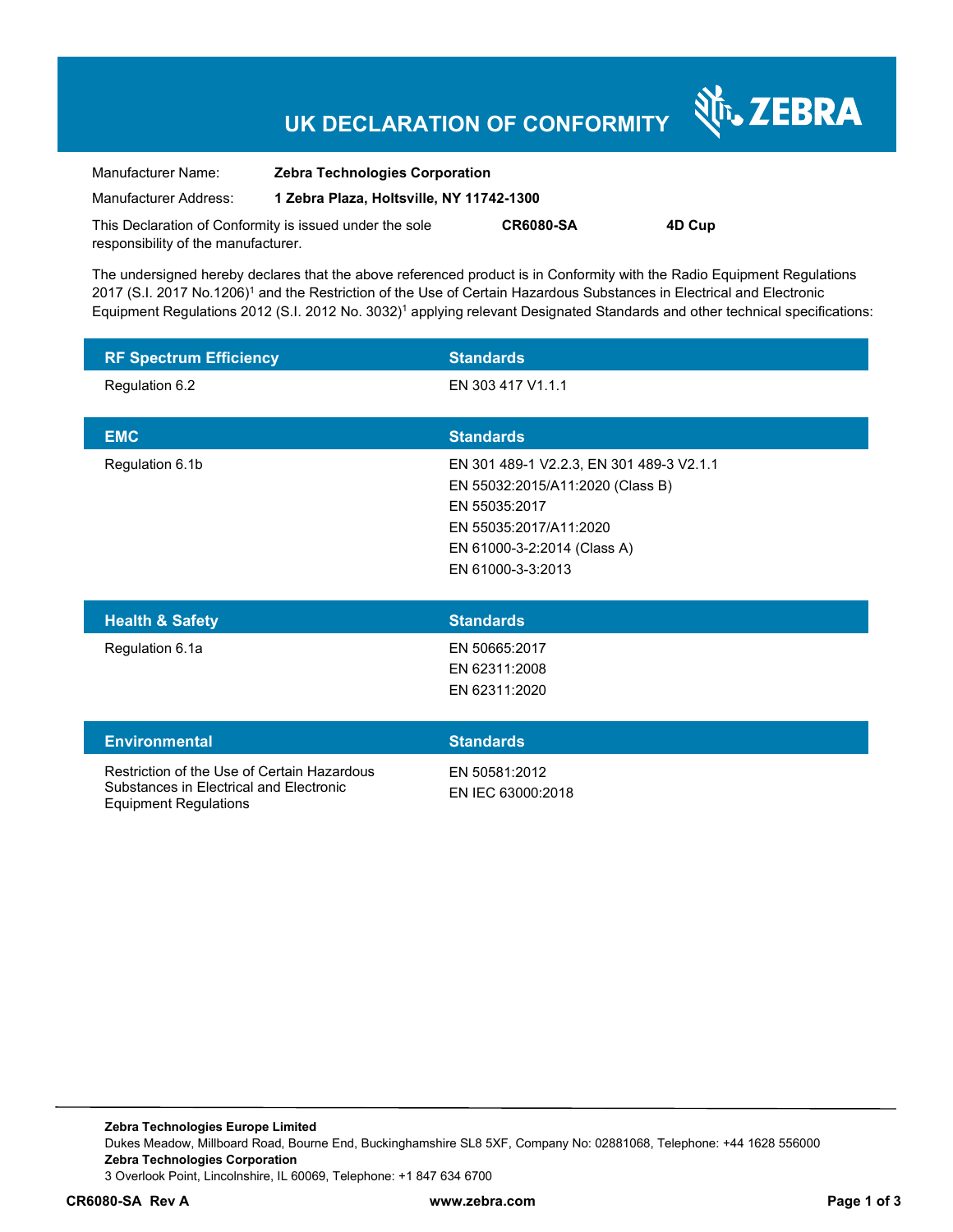## **UK DECLARATION OF CONFORMITY**



With regard to the Radio Equipment Regulations 2017 (S.I. 2017 No.1206)<sup>1</sup>, the conformity assessment procedure referred to in regulation 41(4)(a) and detailed in Schedule 2 has been followed.

 $^{\rm 1}$  As amended by applicable EU withdrawal legislation implemented at the time of issuing this declaration

#### **Signed on behalf of Zebra Technologies Corporation**

*(Signature of authorized person)* Marco Belli Rev: A Sr. Manager, Regulatory **Date: 22 April 2021** Place: Bourne End, UK